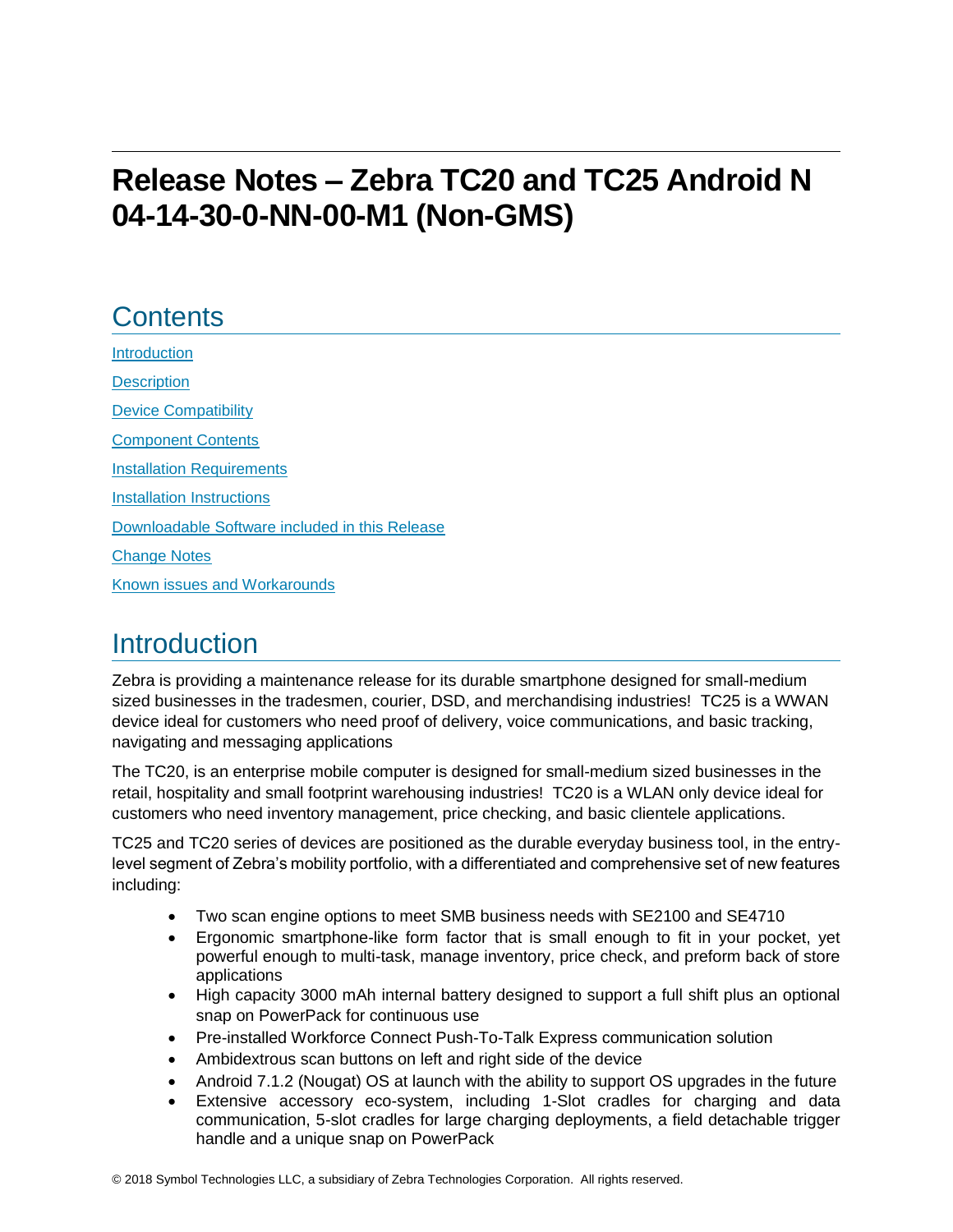## **Description**

<span id="page-1-0"></span>This is the third software release for TC20 Mobile Computer and initial software release for TC25 NON-GMS. This release contains software packages for Android Nougat GMS operating system for TC20 and TC25.

## Device Compatibility

This software release has been approved for Android TC20 Nougat Non-GMS models mentioned below. Please note that GMS OS images are not compatible with China based SKUs

| <b>Device</b>          | <b>Operating System</b>                               |
|------------------------|-------------------------------------------------------|
| TC200J-20C112CN        | Android N (Non-GMS Only) China Only                   |
| TC200J-20A111CN        | Android N (Non-GMS Only) Plus SKU - China<br>Only     |
| <b>TC200J-2KC111CN</b> | Android N (Non-GMS Only) Keyboard SKU -<br>China Only |
| TC200J-20C213CN        | Android N (Non-GMS Only) Premium SKU -<br>China Only  |

This software is also approved for Android TC25 Nougat Non-GMS models mentioned below

| <b>Device</b>   | <b>Operating System</b>             |
|-----------------|-------------------------------------|
| TC25CJ-20B101CN | Android N (Non-GMS Only) China Only |
| TC25CJ-20C102CN | Android N (Non-GMS Only) China Only |

## <span id="page-1-1"></span>Component Contents

| <b>Component</b>                    | <b>Version</b>                |
|-------------------------------------|-------------------------------|
| Build_version                       | 04-14-30-0-NN-00-M1 (NON-GMS) |
| Android_version                     | 7.1.2                         |
| Android_SDK_Level                   | 25                            |
| <b>Android Security Patch Level</b> | February 5, 2018              |
| Linux_kernel                        | 3.18.31                       |

© 2018 Symbol Technologies LLC, a subsidiary of Zebra Technologies Corporation. All rights reserved.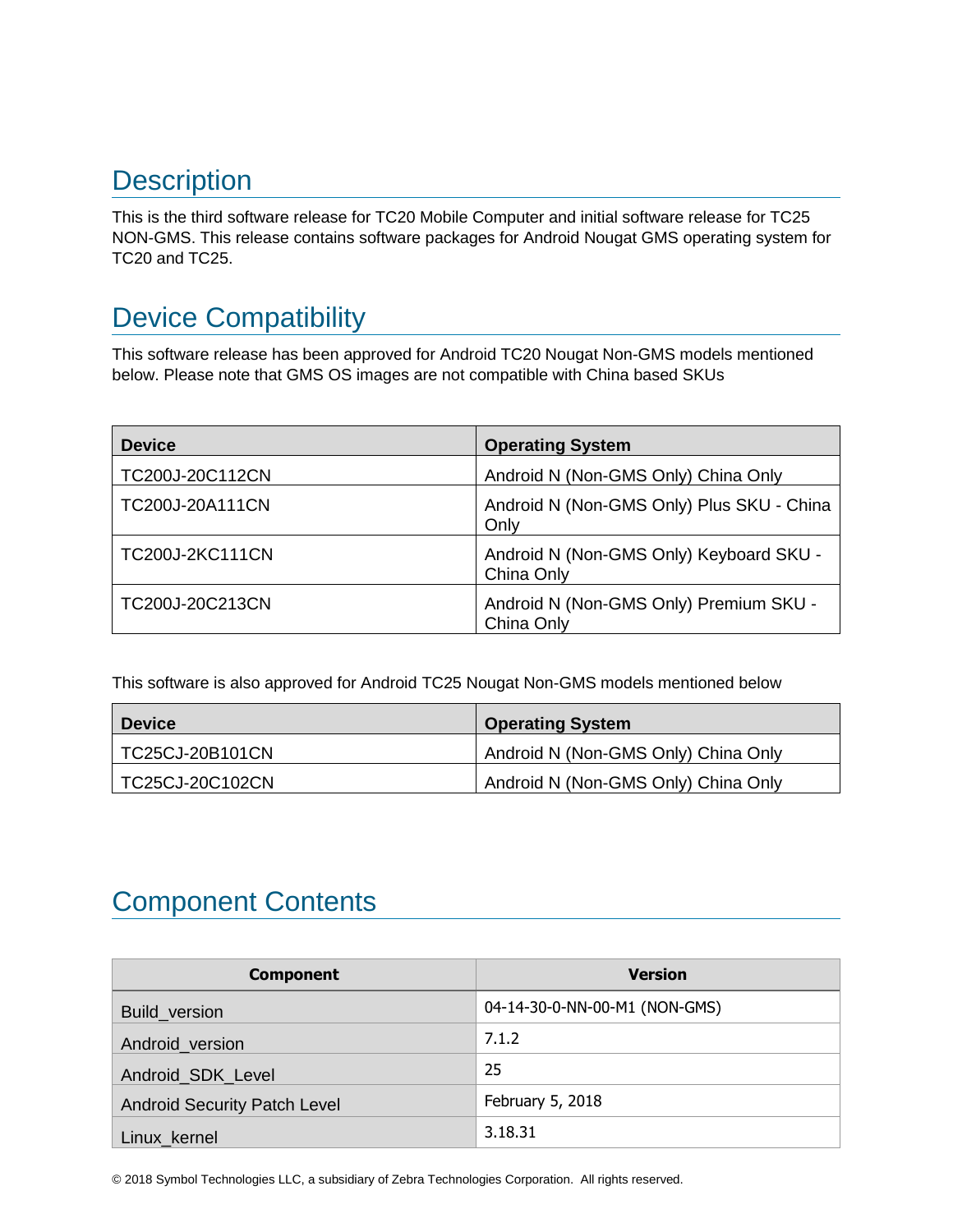| Wifi                      | FUSIONLITE_QA_1_0.0.0.015_N         |
|---------------------------|-------------------------------------|
| Platform                  | Qualcomm MSM8937                    |
| Scanning_Framework        | 19.0.29.0                           |
| <b>DWDemo</b>             | 2.0.13                              |
| <b>OSX</b>                | QCT.71.7.6.6.UL                     |
| <b>MXMF</b>               | 7.2.1.0                             |
| Touch                     | Focaltech V1.1 20161103 (fw:0x24)   |
| Bluetooth_Stack           | CNSS.PR.4.0-00388/01050102          |
| Flash_Size                | 16G / 32G                           |
| RAM_Size                  | 2G                                  |
| <b>GPS</b>                | MPSS.JO.3.0-00295-8937 GENNS PACK-1 |
| <b>MMS</b>                | 7.1.2                               |
| RIL_Version               | 1.0                                 |
| <b>BT_Pairing_Utility</b> | 3.8                                 |
| Datawedge                 | 6.7.39                              |
| Camera                    | LA.UM.5.6.r1-04600-89xx.0-1         |
| <b>PTT</b>                | 3.1.35                              |
| RxLogger                  | 5.4.10.0                            |
| StageNow                  | 2.10.1.1389                         |
| Data_Analytics            | 3.0.0.1289                          |
| <b>EMDK</b>               | 6.8.21.1121                         |
| <b>IMEI SV Number</b>     | 06                                  |
| <b>OEM Config</b>         | 7.0.1.0                             |
| <b>DDT</b>                | V1.15.0.11k                         |

**NOTE:** For **Enterprise Mobile Device Management, most EMM** vendors such as SOTI, AirWatch, MobileIron, etc. WILL require an updated device management agent to support this Nougat enterprise device. **Do NOT use** your existing device management agent and console with this device without first contacting your EMM vendor to understand when the agent supporting this device is available and whether a console upgrade is required as well. Attempting to enroll with an agent that is not validated to support the device will result in errors.

## <span id="page-2-0"></span>Installation Requirements

### HW Requirements

• Windows PC running Windows 7/10 32/64 bits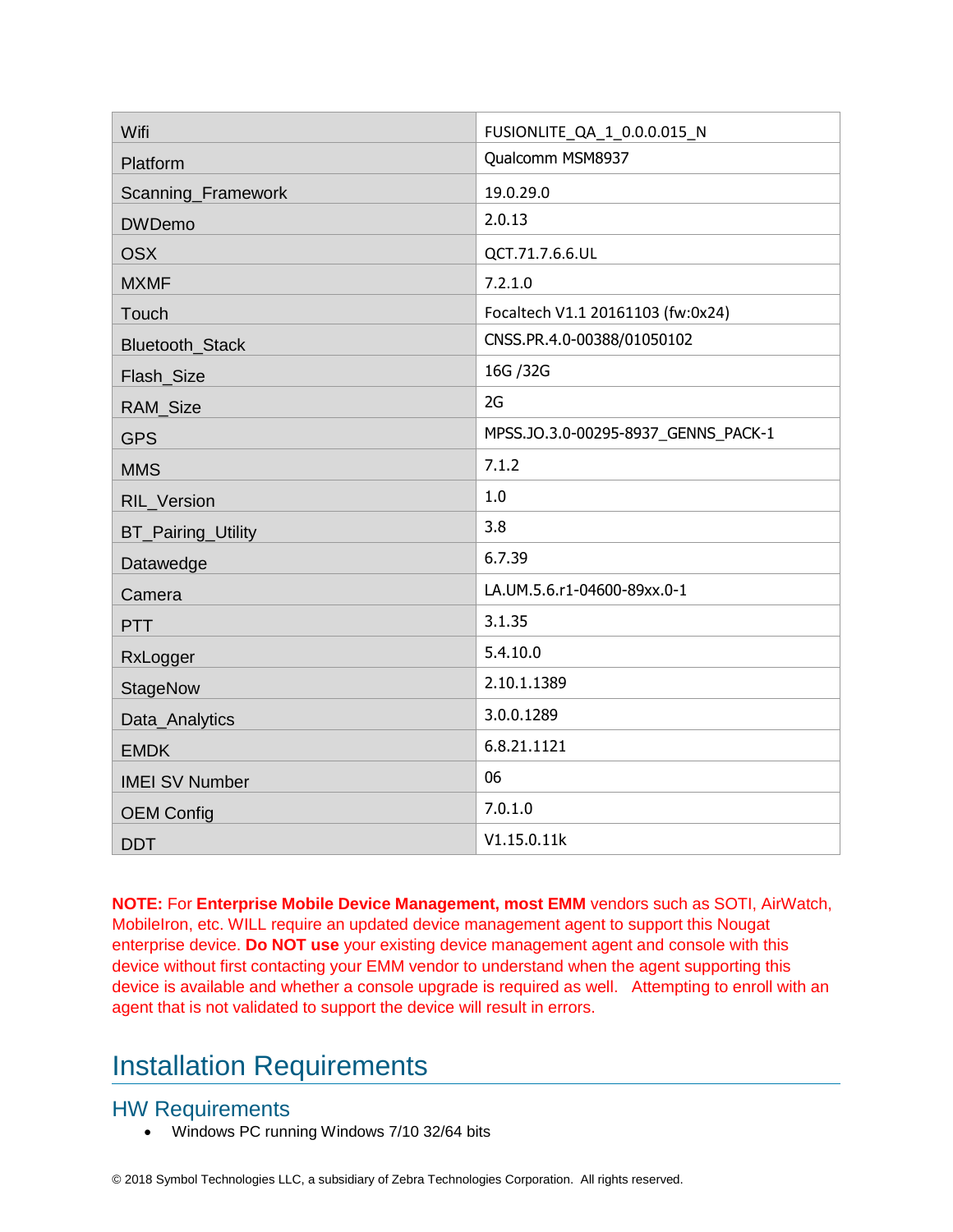- USB Type C Cable
- Micro SD Card with at least 2GB capacity (optional)

## SW Requirements

Please make sure following components are installed on your computer before commencing OS installation.

- Zebra Android USB Driver V2.2 or higher
- Android Debug Bridge version 1.0.39 or higher
- TC20/TC25 Non-GMS Android OS Release Images

#### Image Compatibility

AOSP/Non-GMS image primarily meant for China SKUs hence only validated for Traditional Chinese and Simplified Chinese.

## <span id="page-3-0"></span>Installation Instructions

### Using the "adb sideload" method

Assumptions

- 1. ADB installed on PC
- 2. TC20/TC25 has Developer options enabled
- 3. USB debugging ON

#### Procedure

- 1. Plug the TC20/TC25 into the USB & Charging Cable and then the Cable to the PC. If you have a Cradle with USB connectivity, connect it now.
- 2. You may need to pull down notification bar, and tap on the notification which says "USB charging this device", and change it to "Transfer files".
- 3. Open Command Prompt on PC, run "adb devices" and check to see if you can see the device's serial number… If yes, proceed… if not you will need to get the PC set up with the proper drivers or install an External SD Card.
- 4. You may also get a pop up on your PC (Win 7) that you will be connected as a Portable Media Player… this can be ignored.
- 5. Entering Recovery Mode
	- a. Choice 1: In Command Prompt, type "adb reboot recovery" and click enter.
	- b. Choice 2:
		- i. Reboot and hold PTT key
		- ii. When Zebra Technologies logo appears on the screen Release the PTT Key
- 6. Your TC20/TC25 will reboot and take you to Android Recovery screen.
- 7. To select Sideload Method
	- a. Use the Volume + and to highlight, "Apply update from ADB" and press the Power Key to select it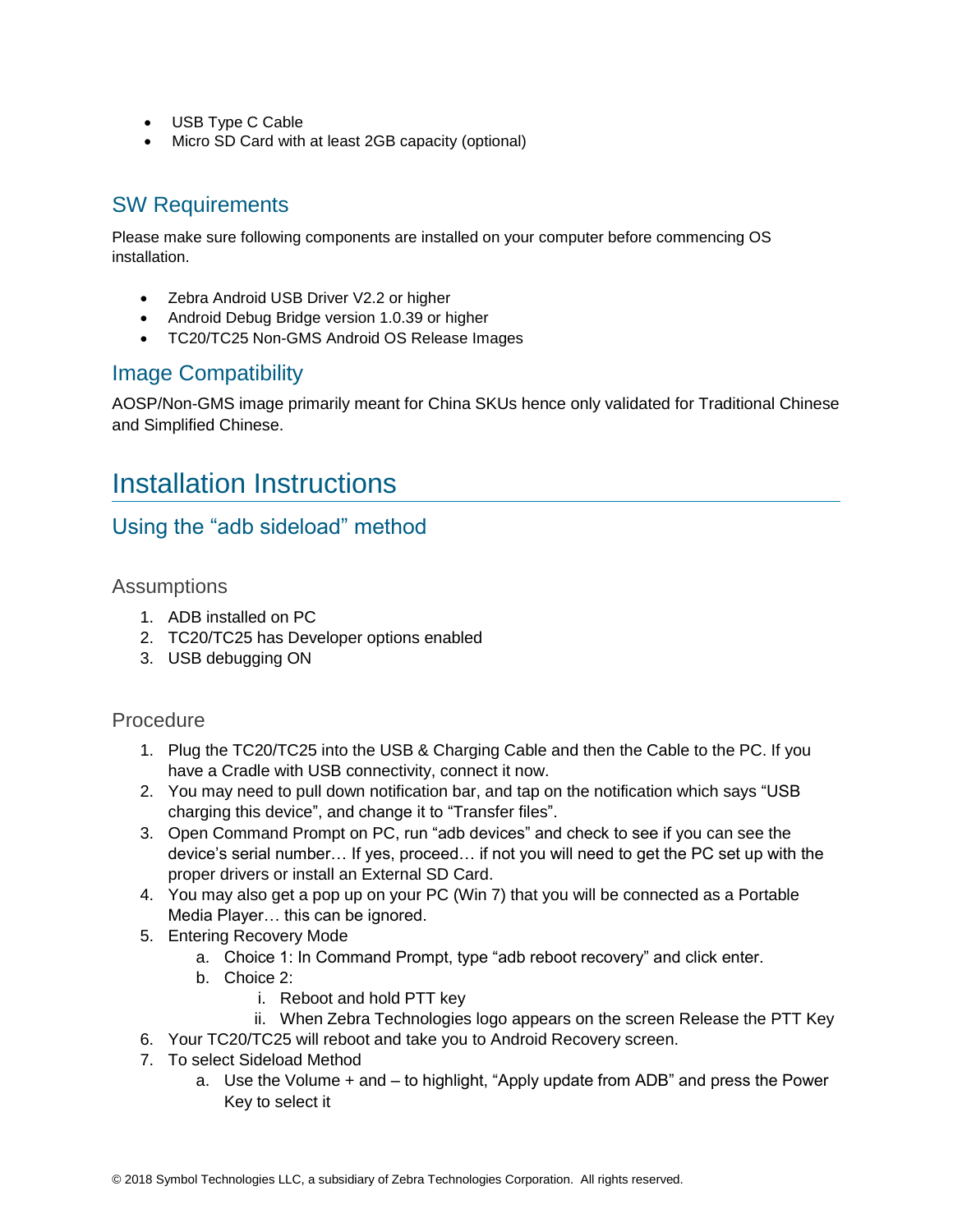- 8. With your Command Prompt, open, type "adb sideload" and add a space and then drag and drop the zip file which you want to apply to the device and press enter.
	- a. When the file download starts, the command window will show progress with a percentage completed.
	- b. Device display will show a series of messages indicating it is downloading, verifying and installing the image on to the device.
- 9. After successful update, the device will auto reboot and you see Zebra on top and POWERED BY android at the bottom and after about 10 second will transition to the TC20/TC25 Touch Computer splash screen with 5 dancing white dots at bottom… it will stay at this screen up to 4 minutes and then present the "Lock Screen".
- 10. To make sure the OS Update took place, once the initial setup is complete;
	- a. Go to "Settings" and scroll down to "About phone" and look at the "Build number". It should state "04-14-30-0-NN-00-M1".
- 11. Setting the Date and Time. If you associate the device to a WLAN AP, it should automatically set the date and time. The only thing left is to set the time zone. Go to "Settings" and scroll to and select "Date & time". Scroll down to and select "Select time zone", and scroll down to and select the appropriate time zone and you are done.
- 12. Now you are all set to use your TC20/TC25.

## Using External SD Card

- 1. Plug the TC20/TC25 into the USB & Charging Cable and then the Cable to the PC. If you have a Cradle with USB connectivity, connect it now.
- 2. You may need to pull down notification bar, and tap on the notification which says, "USB charging this device", and then change it to "Transfer files".
- 3. You may also get a pop up on your PC (Win 7) that you will be connected as a Portable Media Player… this can be ignored.
- 4. Copy the required files to the SD Card. This can be done in two ways
	- a. Copy the files to the Micro SD card with the help of a SD Adapter which gets inserted to the SD slot of your PC/Laptop/SD Writer.
	- b. Directly transfer files to the Micro SD card which is inserted in to the back of the device. Please refer to the user guide on how to open the back door and inserting the SD card to the device.
- 5. Entering Recovery Mode
	- a. Choice 1: In Command Prompt, type "adb reboot recovery" and click enter.
	- b. Choice 2:
		- i. Reboot and hold PTT key
	- ii. When Zebra Technologies logo appears on the screen Release the PTT Key
- 6. Your TC20/TC25 will reboot and take you to Android Recovery screen.
- 7. Applying update via External SD card
	- a. Use the Volume + and to highlight select option to "Apply update from SD card" and press the Power Key to select it
	- b. Use the Volume + and to highlight package to be installed (downloaded Zip file) and press the Power Key to select it.
- 8. After successful update, the device will auto reboot and you see Zebra on top and POWERED BY android at the bottom and after about 10 second will transition to the TC20/TC25 Touch Computer splash screen with 5 dancing white dots at bottom… it will stay at this screen up to 4 minutes and then present the "Lock Screen".
- 9. To make sure the OS Update took place, once the initial setup is complete;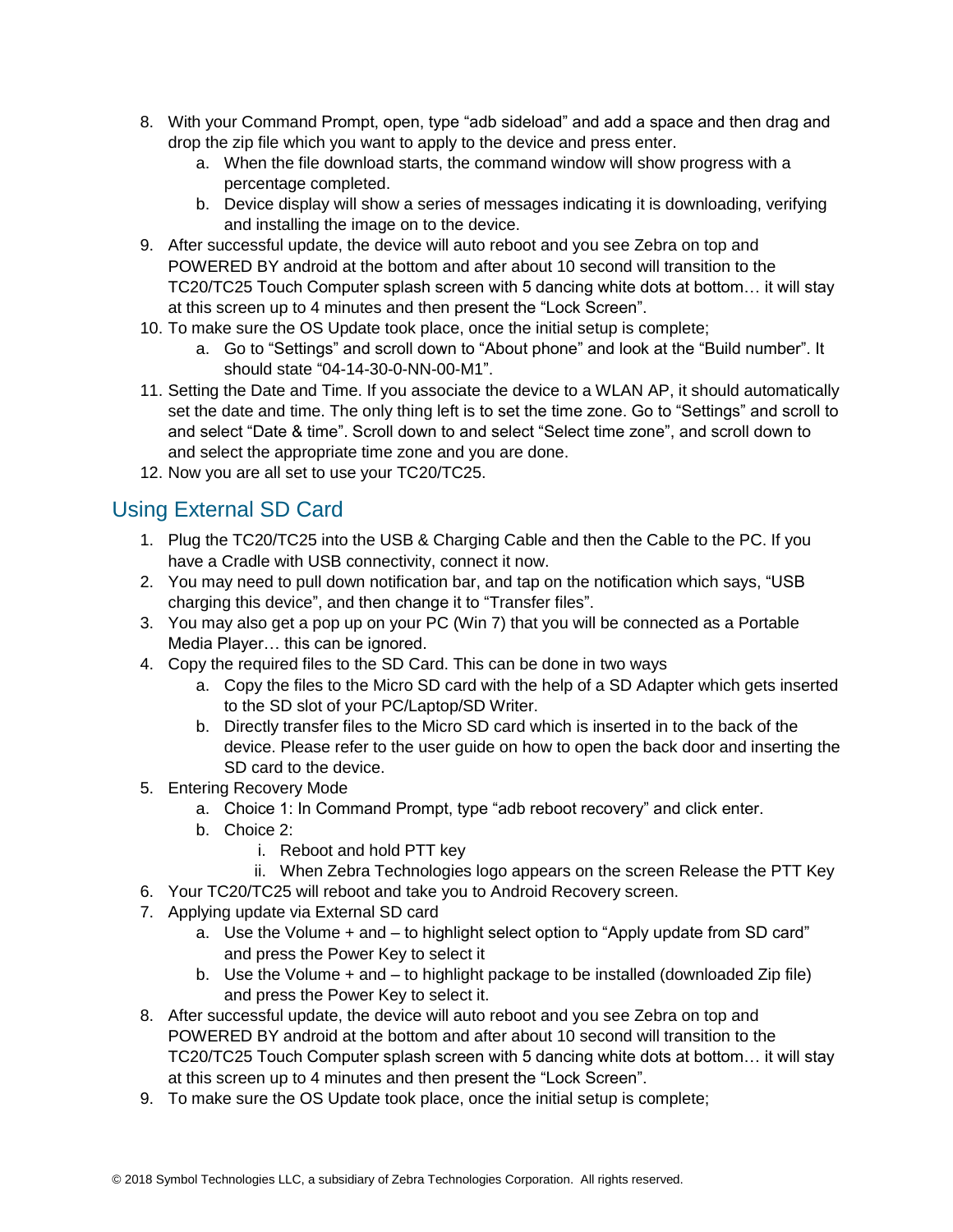- a. Go to "Settings" and scroll down to "About phone" and look at the "Build number". It should state "04-14-30-0-NN-00-M1".
- 10. Setting the Date and Time. If you associate the device to a WLAN AP, it should automatically set the date and time. The only thing left is to set the time zone. Go to "Settings" and scroll to and select "Date & time". Scroll down to and select "Select time zone", and scroll down to and select the appropriate time zone and you are done.
- 11. Now you are all set to use your TC20/TC25.

#### Installing the OS Update Patch for Build 03-11-03-0-NN-00-M1 (NON-GMS)

- 1. If the device you have is a TC20/TC25 device and it has factory loaded **02-10-07-0-NN-00- M1** build number and you want to move to the latest OS build; you could do a full OS update by applying the **T2XXJN300PUCN41430.zip** or do a OTA Patch update by updating with **T2XXJNXXXRUCN41430.zip.**
- 2. Please download **T2XXJNXXXRUCN41430.zip** package to your local hard drive.
- 3. Follow ["adb sideload"](adb#_Using_the_) or "External SD Card" method to load each OTA package to the device.
- 4. After package is loaded to your device you should see Build Number Under Phone Status as "**03-14-30-0-NN-00-M1**".

## <span id="page-5-0"></span>Downloadable Software Included in this Release

| <b>Filename</b>        | <b>Description</b>                                                                                                                                                                          |
|------------------------|---------------------------------------------------------------------------------------------------------------------------------------------------------------------------------------------|
| T2XXJN300PUCN41430.zip | Non-GMS/AOSP full package update<br>image which, updates complete<br>software. This image is verified only<br>for china SKU.                                                                |
| T2XXJNXXXRUCN41430.zip | Non-GMS Recovery OTA Patch and<br>this is applicable for TC20/TC25<br>Devices which has 03-11-03-0-NN-00-<br>M1 (Non-GMS) this will update the<br>device BSP to 04-14-30-0-NN-00-M1<br>BSP. |

## <span id="page-5-1"></span>Change Notes

**NOTE: change notes in Blue indicates the changes that happened for that component since last BSP Release**

#### Barcode Scanning 19.0.29.0

- Added support for basic multi-barcode support for SE4710 and SE2100 scan engines
- Integration of RS507/RS507x scan engine support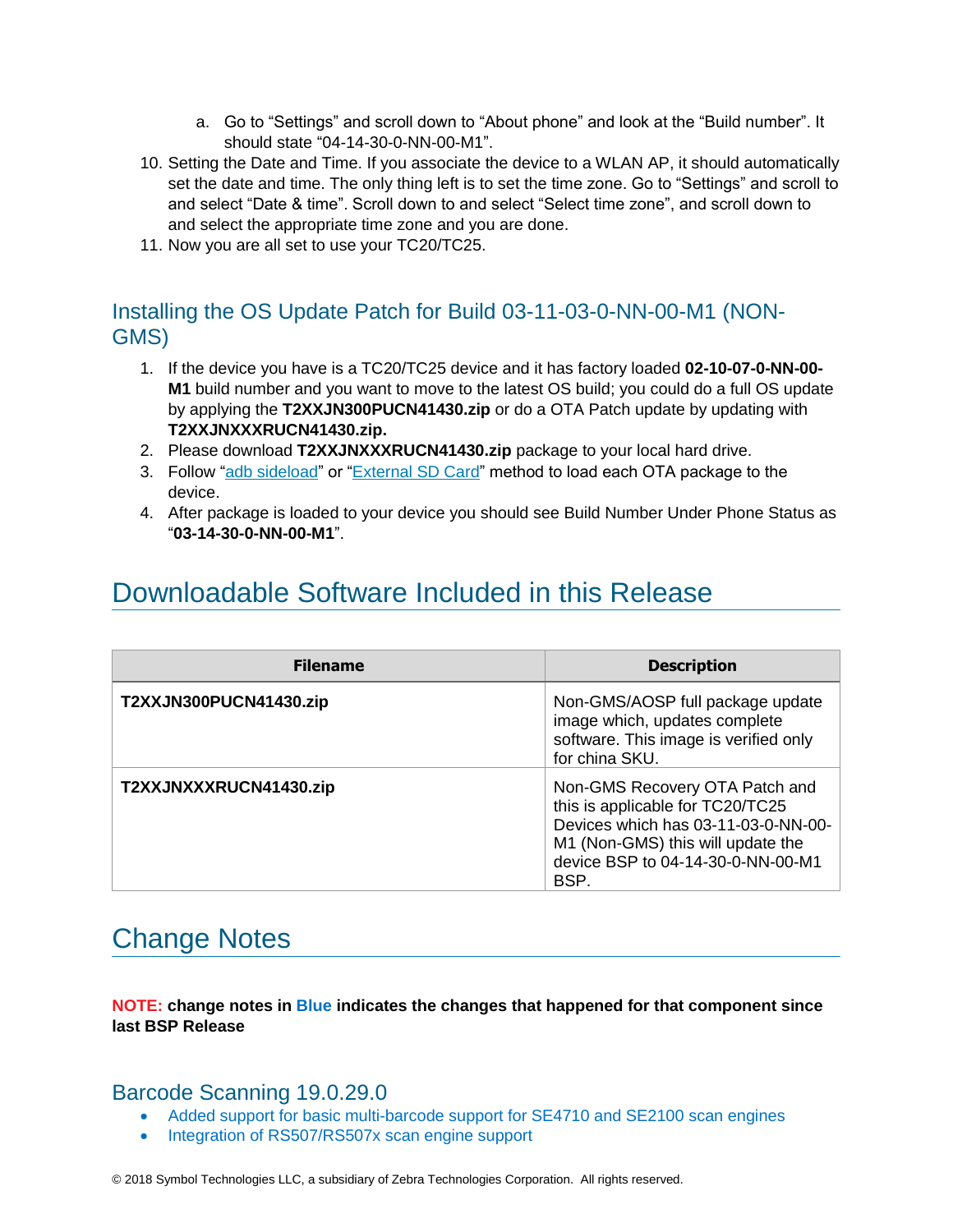- Integration of Firmware update through RSM-CSP for external scanners
- New trigger mode Press and Sustain for SE4710 and SE2100
- Enable Script mode for SE4710 for performance improvements
- Fixed a race condition with Shutdown event handling in Scan Framework.
- Enable Press and Release trigger mode for SE2100
- Other Bug fixes in Scanner Framework
- Fixed an issue where, Software picklist is not disabled when disabled from DWDemo icon
- Added support for Viewfinder support for software picklist
- Performance optimizations

#### Data Analytics 3.0.0.1289

- Added Zebra Setup Wizard End User Licensing Agreement for Data Analytics Application.
- Fixed an issue where Data Upload/Self Update was getting blocked when user tried following scenario where they first disable DA on EULA then reboot device and then enable on EULA and after that Apply UserConfig to uploadCycle to 5
- Fixed an issue where Zebra Services popup keeps displaying after reboot
- Removes permission definition com.symbol.dataanalytics.permission.MESSAGING
- Fixed SQL Lite Exception
- Limit the maximum metrics storage threshold on device
- Fix an Agent self-update problem
- Enhance ADB logging
- Fixed a Data Upload Failure
- Added Scanner metrics collection to the default metrics
- Fixed an issue where when agent is killed by Activity Manager it will not start again.

#### DataWedge 6.7.39

#### Added Support for

- Added DataWedge default Template selection to "Default Barcode 4.xml
- Added Analytics permission to DataWedge Manifest.
- Added Update Copyright span years (2017 to 2018) in DWApp and Demo About.
- Added support for Importing DataWedge full configuration via intent.
- Added support for Importing DataWedge profile configuration via intent.
- Added support for Implementing an option to set, send enter key as key event or as string in Keystroke Output.
- Added DataWedge to use port index in the configuration instead of the port name.
- Added support for including a Separator for multi-barcodes.
- Removed reverting the persistent flag since it was impacting Intent API.
- Added support to make DataWedge to run as a non-persistent application.
- Added multi barcode support for DW
- Added Enhancement to handle non-compliant db configuration importing with DataWedge.
- Implement Multiple plug-in configuration through a single intent
- Extend the Enumerate scanner intent API to return the scanner type.
- Switch scanner intent API to use scanner type.
- Extend GET\_CONFIG API for scanner input to return the scanner type
- Update scanner configuration by the scanner type
- Set enableCalled flag to false when BT scanner battery is removed
- Implement extend GET CONFIG API to return the profile status
- Implement Report generation module in DataWedge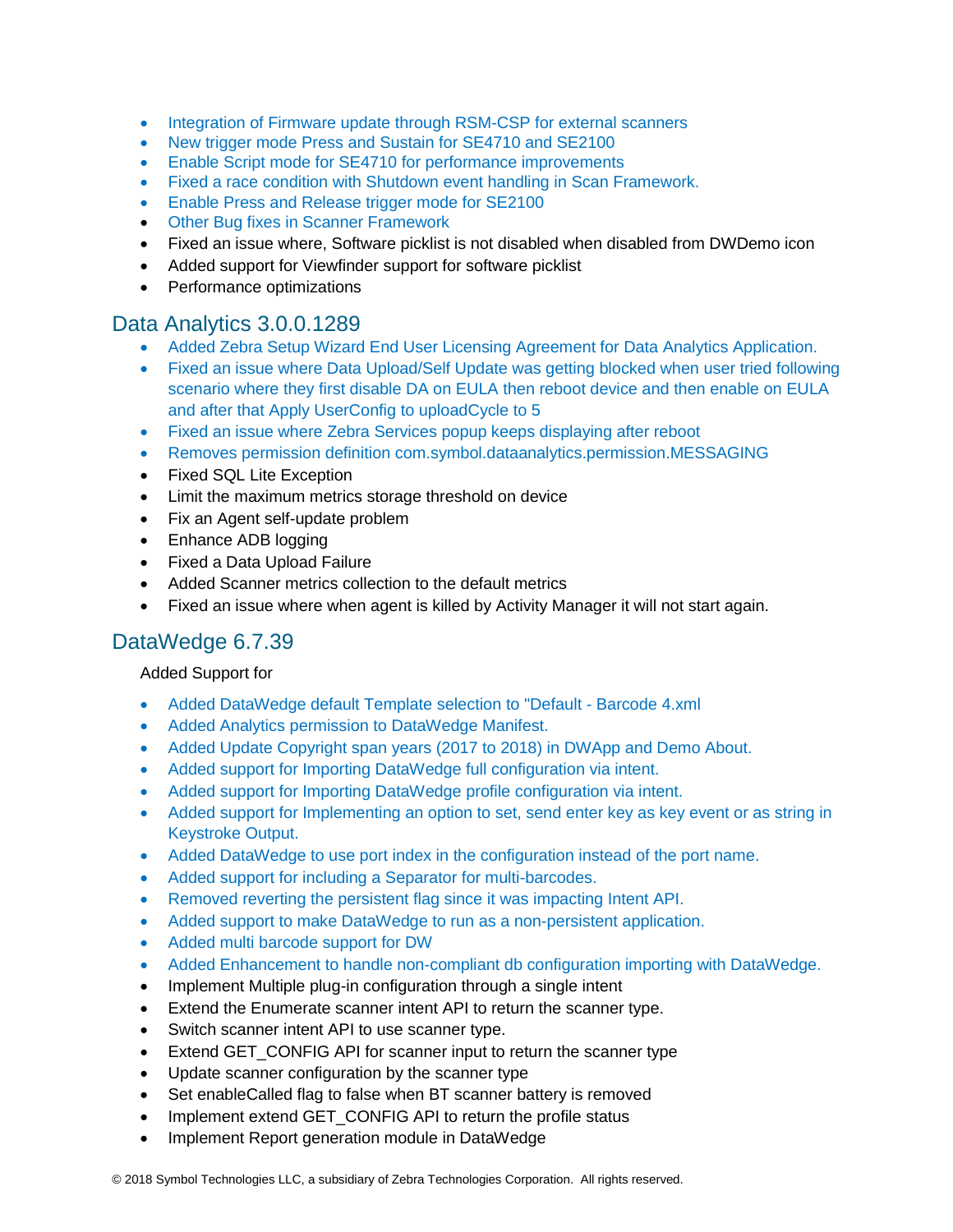#### Fixed

- Changed the display name from "Delay extended ascii characters only" to "Delay Multi byte characters only".
- Fixed an issue with intercharacter delay.
- Fixed an issue where DataWedge stops emitting scan beam after wake up from suspend when it was used with an Application utilizing DW services especially in instances where the App was re-installed during devices is in suspend state
- SPR32676, where DataWedge will stop working on Android devices due to invalid state machine
- Scanner doesn't get enabled after suspend/resume the device
- Fixed an issue where, Unable to switch to Scanner 2 when Scanner 1 is in DISCONNECTED state
- Fixed an issue where DataWedge Crash have been seen during closing StageNow App
- Fixed an issue where, Result feedback shows PLUGIN\_BUNDLE\_INVALID when giving correct parameters.
- Fixed an issue where, device is still scanning from Embedded scanner even though RS6000 is connected to terminal with scanner selection as *Auto*.
- Fixed Datawedge crash after reboot the device
- Fixed an issue where Scanner parameter changes in exported profile could not be seen once imported.
- Fixed an issue where User needs to disconnect/reconnect device to view Report file
- Fixed an issue where Report not getting generated for a corrupted db file.
- Fixed an issue where Restoring the configuration will delete parameters from the scanner\_params table
- Fixed an issue where GET CONFIG intent API not returning the correct scanner parameter values

### EMDK 6.8.21

- Added profile manager support for Intercharacter delay
- Added profile manager changes to send enter as event or string
- Updated the new TC2X Aim type (Press and sustain) help text
- Added new TC2X Aim type support for EMDKA
- Added Multi-barcode support for EMDKA profile manager

### Fusion [WLAN] FUSIONLITE\_QA\_1\_0.0.0.015\_N

- Fixed an issue to restrict 11k neighbor report requests to 1 even for empty response thus avoiding the 3 responses it sent earlier in same situation
- 802.11k support, initial scan time enhancements
- Added feature to Disable other reports except Neighbor report in 11k
- Fixed an issue where the device became unresponsive during a band selection under some corner cases.
- Fixed an issue to Limit Neighbor request retries to 1
- Optimized the Roam-Score calculation for Neighbor Response
- Fixed an issue where TC2X device sometimes not showing Hotspot profiles in Wi-Fi scan page
- Fixed an issue where WLAN 11k feature configuration was not persistent across Wi-Fi radio reset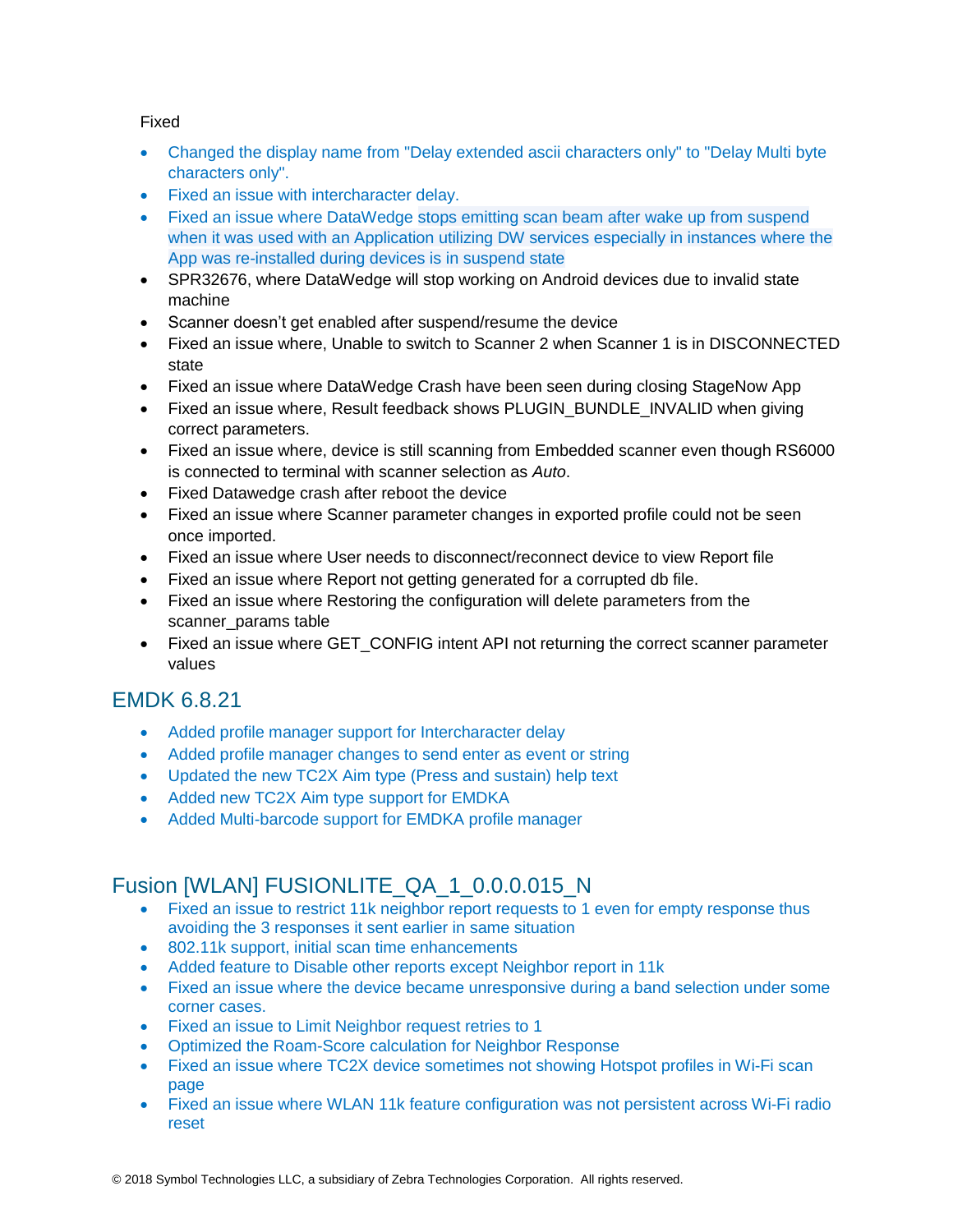- Fixed an issue where it was not able to enable/disable 11k feature via WiFiConfig CSP/APK
- Fixed an issue where Device disconnected while doing inter band roam from 2.4Ghz to 5Ghz
- Fixed an issue where Newly added profile is not connecting automatically
- Fixed an issue where PNO scan device failed to do profile roam after AUTH failure.
- Fixed an issue where Device is not doing PNO scan after Auth failure and after 300 seconds, DUT is never sending Probe Req in any channel
- Fixed an issue where Same profile is getting displayed multiple times on scan page
- Optimized Wi-Fi Framework to reduce Periodic scan intervals to 10s.
- Enhanced the log information shown in Wi-Fi dumpsys
- Optimized Wi-Fi Framework to increase Blacklist count from 5 to 13 for Auth and Assoc failures
- Fixed an issue where 'Refresh' menu item is enabled when Wi-Fi is disabled
- Enhancement to Addressing KRACK vulnerability by introducing hashing to PTK and GTK Keys
- Addresses KRACK vulnerability
- Added support for additional countries
- Fixed an issue where, AP beacons with a country IE in an unsupported channel and device connects to that AP
- Fix for Device didn't send Association/Re-Association frame immediately after Authentication response
- Fix for device suspend-resume reboot scenario
- Fix WiFi is not connecting automatically for TC20 after deploying the profile using AirWatch
- Fixed the country change indication from GSM module
- Device Suspend/resume optimization
- Fix Wi-Fi cannot turn on normally under Wi-Fi hotspot enable state
- Settings crash is observed when modifying a Profile

#### MX 7.2.1.0

- Fix for a scenario where AllowSubmitXMLAction was not working as expected
- Fix for a scenario where Enroll Device Owner via StageNow (without Certificate) is failing on WLAN devices
- Fix for a scenario where Persist manager was not considering Power Manager for persistence
- Fix for a scenario where PersistMgr Crashed while Enterprise Reset the device
- Integration of RS507x support with FW update and Remote Scanner Management (RSM) **CSP**
- Fix for a scenario where first time any app can be able to set any other app or itself as DO if installed user app is 1 while submitting XML
- Fix for a scenario where "Zebra Mobility Extensions Version" is shown as 1.3 on AirWatch agent when UUT RAM is 85% filled.

### OSx QCT.71.7.6.6UL

- Added Feature to Skip End User License Agreement on NON-GMS Devices
- Fixed an issue where Enable/Disable SDCardUsage API call returns false even though functionality is working
- Fixed an issue to avoid Google security pop up from being displayed while an application is installed silently
- Fixed an issue where StageNow ANR was seen while scanning enrollment barcode after factory reset.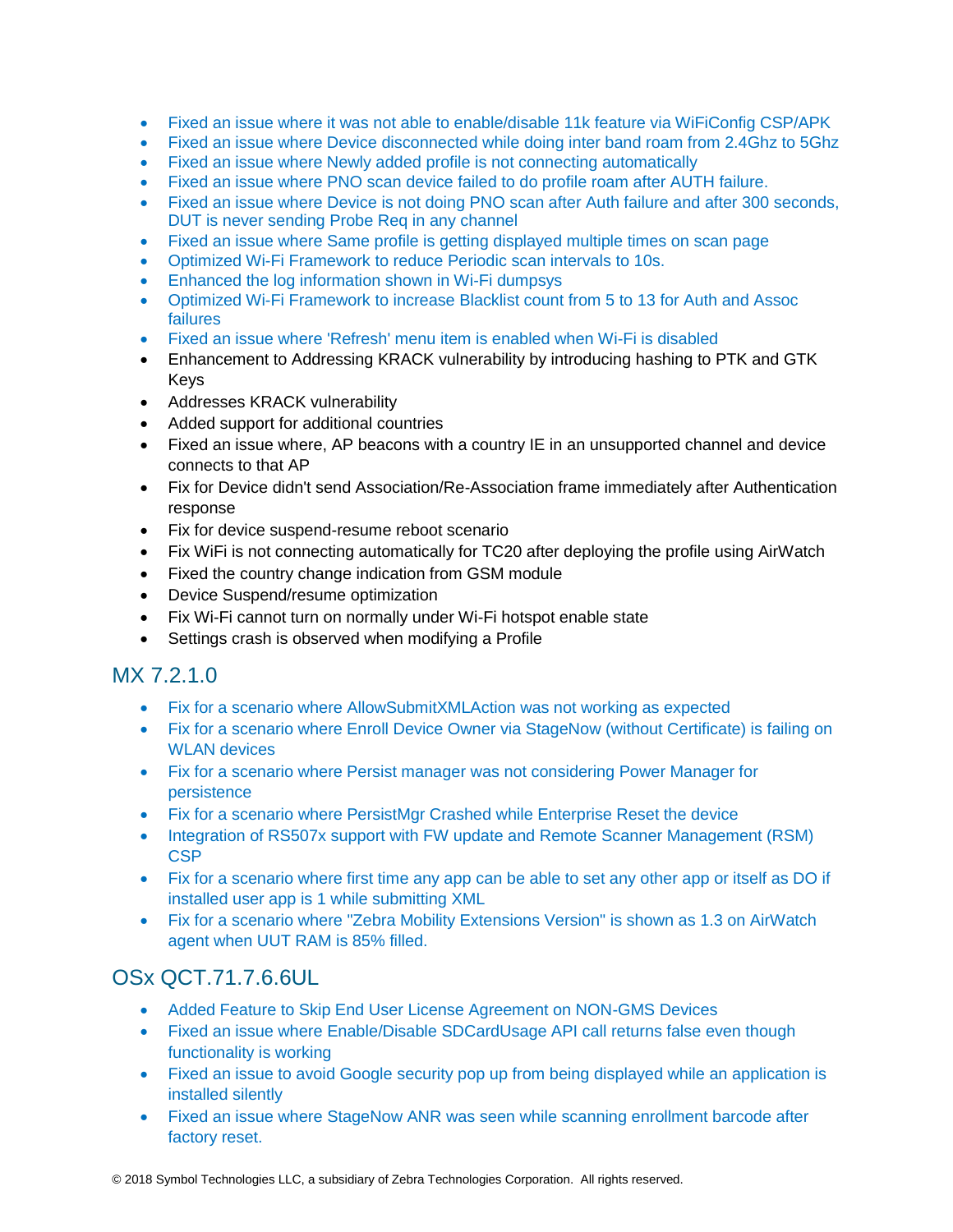- Added feature to have External SD card mount as Portable storage whenever SD card is placed in SD Slot
- Fixed an issue where in Android N, when Reduced system settings is enabled using OSX APIs, Developer options can be accessed via notification pull down
- Enable Safe Mode out of box
- Fix and issue where, on enable, reduced system settings and Quick settings Icons are still visible until the Notification bar is pulled down completely
- Fixed, Language set via OSX does not persist after device reboot
- Fixed, Deployed WiFi EAP-TLS profile with Certificate getting failed in Device Admin and Device Owner mode
- Fixed where, Disabling the Recent App Button will not disable the Multi Window
- Fixed Settings crash is seen in Reduced Settings mode while accessing Display settings.
- Enable Reduced System Settings and click on Display > Settings will crash
- Fixed an issue where Dynamic protected list is returning null
- Fixed issues where mCertInstaller.getCACertificateInfo(CertAlias, "TrustedStore") returning null
- Fixed an issue where List CA Certs is not listing system built-in CA certs
- Fixed an issue where EAP/TLS certificates getting deleted when connection to WiFi Profile
- PowerMgr CSP not working as expected using stagenow 2.8.1 to do factoryReset

## Operating System (BSP)

- Fixed SPR 33715 to address an issue where Datawedge keystroke output failed when Baidu IME was selected
- Fixed SPR 33860 to Address an issue where DataWedge keystroke output was not directed to out of focus text box on a web page
- Fixed an issue related to terminal pre-charging at a lower voltage when terminal is removed from battery pack and again re-inserted back.
- A new Application installation shortcut is introduced and the shortcut points to Zebra Support site to install "Asset Tracker Lite" application.
- Restricted OS Update Intent to get triggered only by applications with appropriate permission.
- Fixed an issue where the lock screen message was not fully visible.
- Fixed an issue where under certain circumstances when the device is disconnected from charging source, the charging LED was still blinking.
- Fixed an issue where there were two instances of Hotspot icon was displayed in status bar
- Enhanced battery extras intent to include "Battery Type" and "Base Cumulative Charge" Value". Battery type for TC2X is returned as a power precision battery.
- Fixed an issue where terminal was holding on to previously acquired IP when ethernet interface is used even after lease time expires and if the DHCP Server is offline after the initial acquisition.
- Fixed and issue to remove DHCP option 77 from option 55 requests
- Fixed an issue where USB disconnection was seen under stress testing conditions
- Fixed an issue when both SD Card and external SD card adaptor is plugged using the OTG Port logical sdcard1 path was always pointing to the external SD card plugged through the OTG port making on device SD card inaccessible.
- Fixed an issue where Settings application gets crashed when "Network Settings Reset" was done while connected to VPN and the "Always ON VPN" option was enabled.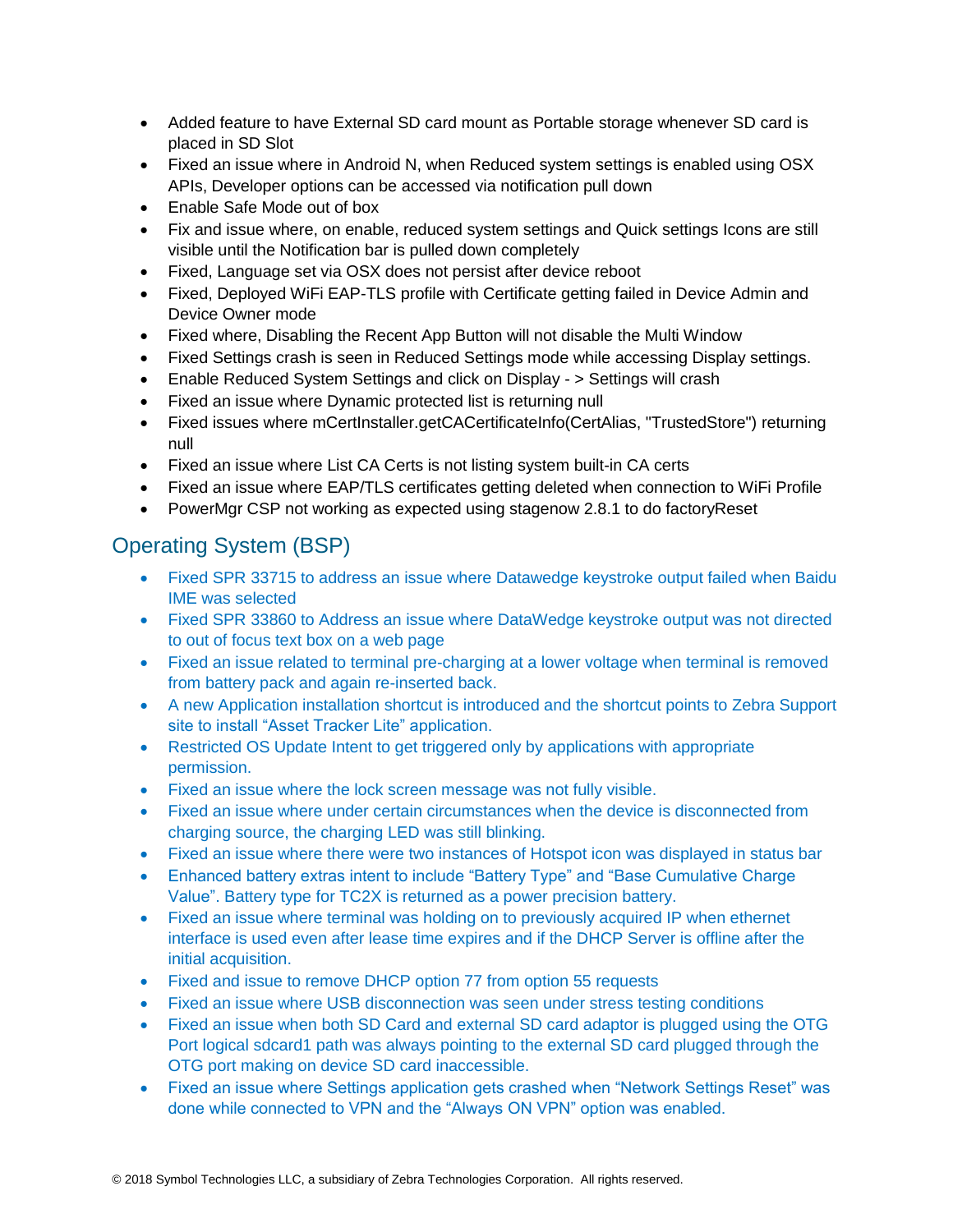- Fixed an issue where Device Security Credentials were getting corrupted when Pattern Lock or PIN Lock was changed and a hard reset was done within 3 seconds of the change while "Require PIN/Pattern to start the device" option was enabled.
- Introduce a new touch firmware version to address an issue where false touch release event was fired despite the user's finger is still on the touch screen. This issue only happened when unusually higher pressure was applied on the touch panel.
- Baidu maps application is pre-loaded with None GMS China SKU starting 04-14-30-NN-00- M1 build.
- Fixed an issue where "Group Name" Text was not visible unless the resolution of device was changed when a new contact group was created, especially when the keyboard was displaying suggestions.
- Fixed an issue where BT scanner not getting disconnected when turning off BT.
- Reduce camera image blur on low light conditions
- Fixed an issue where when both Ethernet and WiFi was active, ethernet was not getting the high priority over WiFi for network traffic.
- Added localized User Guide for Chinese language for TC25.
- The finger touch cannot be detected easier with screen protector when conductivity is low
- Fixed "Install" option is grayed out when user tries to install any third-party apps from file browser.
- Fixed an issue where camera preview resolution was set to 640x480
- Added Localized User Guide for Chinese language for TC20
- LED Notification added when battery charging error is seen
- Fixed issue where a battery charging indicator (lightning) is disabled upon reaching 100% capacity
- Fixed DUT is not booting up when device is rebooted after disabling settings app using AppMgr

## <span id="page-10-0"></span>Known Issues and Workarounds

- Chromium browser has an issue where printer icon will disappear while trying to share a page by clicking the browser menu (3 dots) and selecting share, if the device is suspended before the action is performed. As a work-around press back-button and revisit the same page and perform the action again and it will show the printer icon again.
- For customers utilizing China Mobile as a carrier. Please be informed that the 3 in 1 nano SIM card thickness is .81mm which will be damaged upon removal when using the TC25. Zebra recommends that the customer asks China Mobile for a nano SIM card with a thickness from .67mm - .76mm.
- As per Android Compatibility Definition Document, user data needs to get wiped either through a factory reset or an enterprise reset when an Enterprise Mobility Management Agent enrolled to a device as a Device Administrator needs to get migrated to Device Owner mode.
- When StageNow or SOTI is used to deploy a OS Update Recovery file or Incremental update patch make sure **not** to capitalize the file extension of the zip file as it can fail a case sensitive validation check done in the "OS Update" routine of MX Power Manager CSP, based on the MX version used in the device.
- Please refer to "Best Practices" tile in<http://techdocs.zebra.com/solutions/> for an article that explains how to preserve settings following an Enterprise Reset on a persistence-enabled device that implements a secure Android launcher and/or its Kiosk Mode feature deployed